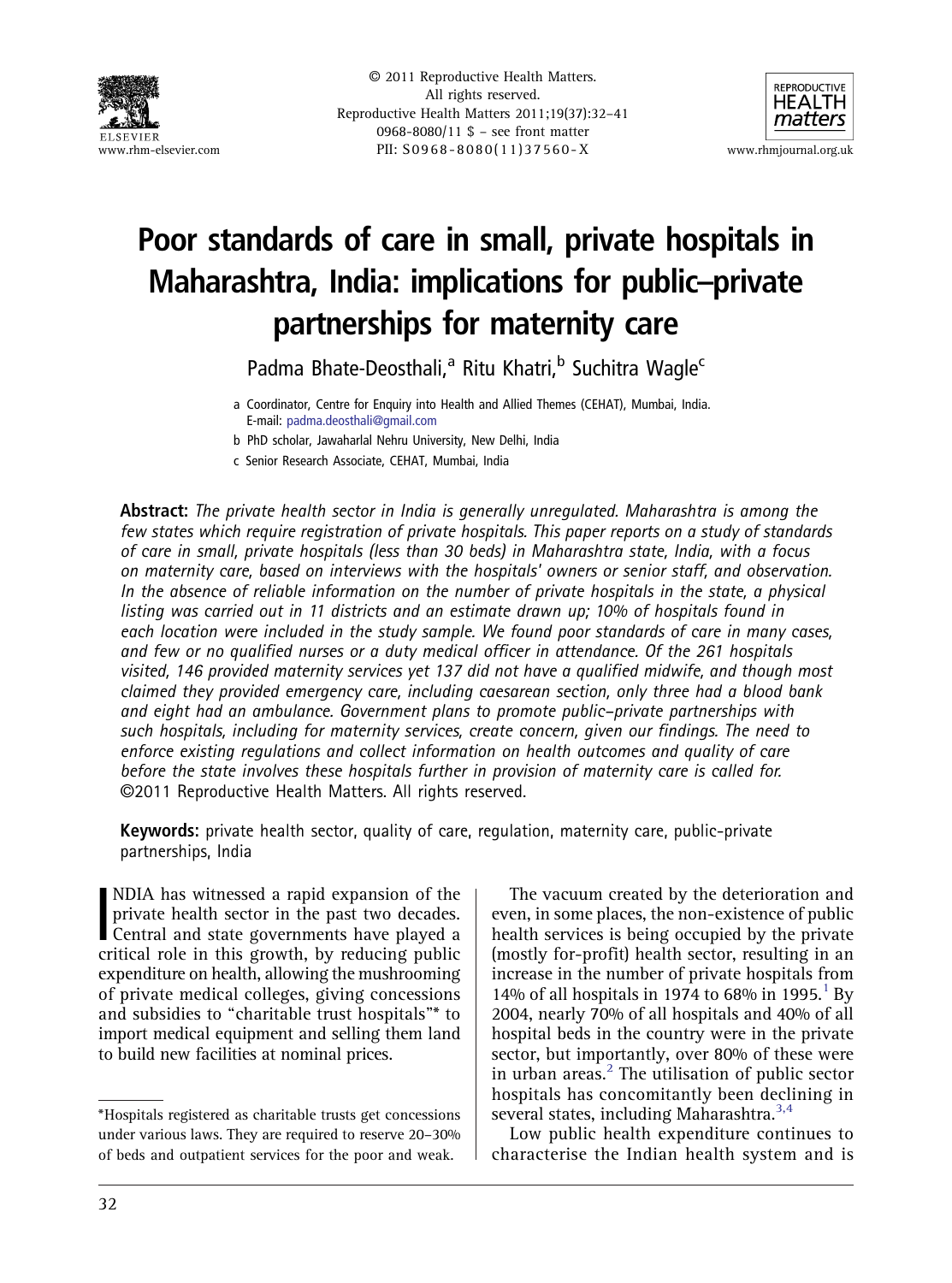lower than 1% of GDP. As a consequence the out-of-pocket burden on households has been the main source of financing of health care, accounting for 80% of total health expenditure. The deterioration of public health services due to reduced investments and expenditures, is increasingly forcing people to access health care from the rapidly expanding private sector. $5,6$ 

It is well established that the private sector is characterised by heterogeneity. At the primary level it consists of individual practitioners; at the secondary level there is enormous variation in the size of facilities, number of beds, and types and costs of services. $1,7$  $1,7$  The secondary level consists of small and large private hospitals or nursing homes, providing both outpatient and inpatient care, the majority with less than 25–30 beds, mainly owned by doctors as sole proprietors.<sup>[8,9](#page-8-0)</sup> Facilities range from modern, sophisticated hospitals serving the needs of the affluent classes to dilapidated rooms in slums run by semi-qualified persons. Tertiary speciality and super-speciality hospitals are mostly trust or corporate hospitals and comprise only 1–2% of the total beds in the private sector.<sup>[5](#page-8-0),[10](#page-8-0)</sup>

Despite the huge growth in investment in the private sector across all regions, there is no proper regulation or required standard of care, unlike the public health sector, which has norms for all facilities, from hospitals to dispensaries. The regulatory and institutional mechanisms for promoting accountability are weak in both public and private sectors. Several studies have commented on the variable quality of public services due to lack of adequate infrastructure, human resources and indifferent public employees. $5,11$ However, the assumption that private services offer superior quality is not adequately supported by hard evidence.<sup>12</sup> Serious concerns have been raised by health researchers and activists regarding access, cost, quality and equity in some private services.<sup>13,14</sup> Studies over the past 20 years have demonstrated the often poor quality of care, over-hospitalisation, excess use of technology in diagnosis and treatment, over-prescription of drugs, absence of standardisation of fee structures and poor record-keeping.<sup>[1](#page-7-0)[,13](#page-8-0)–[16](#page-8-0)</sup> Official registration of private hospitals is also low. Researchers have found through physical mapping that there are 4–10 times more private hospitals than are registered in government records.<sup>13</sup> Due to poor registration, there is no reliable information on the exact size and nature of the private sector, let alone any data on quality or cost of care. Research on private hospitals therefore poses a huge challenge as accessing data from them is difficult.

With respect to women's sexual and reproductive health, high rates of caesarean sections and hysterectomies in the private sector have been noted.<sup>[17,18](#page-8-0)</sup> A study in Trivandrum district, Kerala, found that caesarean sections were performed three times more in private hospi-tals than public ones.<sup>[19](#page-8-0)</sup> Moreover, since the advent of a government health insurance scheme for the poor called Aarogyasri, doctors are being reimbursed directly for certain procedures, including hysterectomy, through a network of government and private sector services. A 2009 study among 1,097 women aged 25–40 in five districts of Andhra Pradesh, conducted by the non-profit AP Mahila Samatha Society, found an increase of 20% in hysterectomy cases since July 2008. They also found that doctors had told 30% of the women that they would die if they did not have the opera-tion.<sup>[20](#page-8-0)</sup> Because irregularities had been found in claims for laparoscopies in one district; the Society is concerned that some hysterectomies may have been unnecessary.

Despite these problems, the government has been promoting public–private partnerships (PPPs) for a long time. Evidence suggests that public–private partnership initiatives in India started mainly with family planning, described in the first five-year plan (1951–56). The private partners were involved in creating awareness and demand for family planning services through community mobilisation. Few were involved in provision of contraception and abortion services. Over the years, the nature of such partnership has evolved beyond a peripheral role for non-state partners to a formal role in provision of services. The National Health Policy 2002 as well as National Rural Health Mission mandate partnerships with the private sector to increase access to services. $21$  However, analysis in 2008 and 2009 showed that such partnerships have led to fragmentation of health programmes and that they lack institutional mechanisms for ensuring accountability and effectiveness.  $21,22$ 

In the case of the recent Chiranjeevi Scheme in Gujarat for delivery of Reproductive and Child Health services, the government provides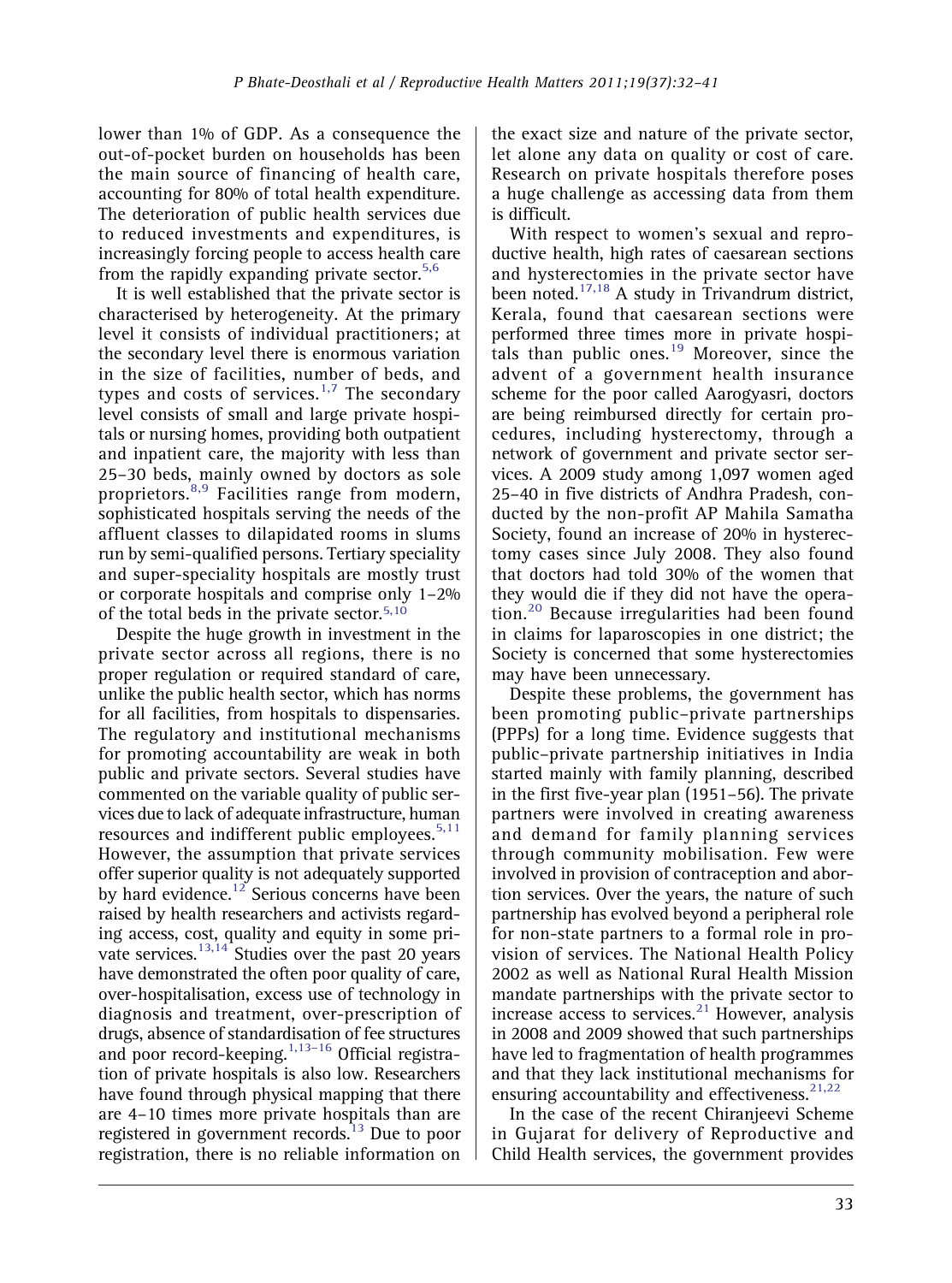emergency obstetric care and emergency transportation for those below the poverty line through partnership with selected private hospitals (less than 30 beds). These private hospitals have been brought in without any accreditation or review of standards for nursing homes. $^{22}$  $^{22}$  $^{22}$  A review of the scheme notes that marginalised groups in certain areas were not informed of the benefits of the scheme at all. $^{23}$  $^{23}$  $^{23}$  Moreover, a recent national hospitalisation insurance scheme for families below the poverty line, Rashtriya Swasthya Bima Yojana<sup>[24](#page-8-0)</sup> (RSBY), will be implemented by reimbursements to a large number of private hospitals.

This paper reports on a study of standards of care in private hospitals with less than 30 beds in Maharashtra state, with a focus on maternity care, based on interviews with the hospitals' owners or senior staff, and observation. It questions whether public–private collaboration in the health sector in India should move forward under the present conditions.

# Maharashtra: background information

The number of private hospitals in Maharashtra has grown from 68% of the total number of hospitals in 1981 to 88% in 2001. Additionally, rural Maharashtra ranks fifth in the country for the presence of private doctors in the villages, but 15th among the 28 states for the ratio of number of beds in the public sector to population. $25$ 

In 2005, the public sector in the state dominated only in delivering contraceptive and immunisation services, while the private sector was the major provider of other health care services, as most primary health centres and sub-centres were not equipped to provide curative services.  $26,27$  In Maharashtra, the increase in utilisation of private health services grew from 84% in 1993–94 to  $89\%$  in 2003–04.<sup>3,4</sup> Though the private sector is widely used by all classes, a study in Mumbai clearly showed the non-availability of public health care services, which drove the poor to private hospitals, where the cost of treatment was several times higher.<sup>[28](#page-8-0)</sup> Among live births in Maharashtra, out of the total deliveries recorded, 64.6% were institutional deliveries, of which 37.6% were at a private facility. $^{29}$ 

Maharashtra is one of the eight states in India with some law on registration of private hospitals. The Bombay Nursing Home Registration Act 1949<sup>[30](#page-8-0)</sup> has been poorly implemented.<sup>[13,31](#page-8-0)</sup> It was amended in 2005, and for the first time the state government, in collaboration with CEHAT (Centre for Enquiry into Health and Allied Themes), created a consultative process for formulation of rules under the Act, which involved multiple stakeholders, including health activists, researchers and representatives of medical associations.\* Draft rules were discussed in various fora and submitted to the government in June 2006, but they have still not been implemented. $32$  The reluctance of the state and resistance by a section of the medical fraternity seem to have worked together to prevent their implementation.

# Methodology

The research was an exploratory study of the standards of care provided in small, private hospitals in Maharashtra. A small, private hospital for this study is defined as any hospital providing in-patient services with less than 30 beds. The Bombay Nursing Home Registration Act defines such institutions as nursing homes where "the premises are used or intended to be used for the reception of persons suffering from any sickness, injury or infirmity and the providing of treatment and nursing for them, and includes a maternity home…". [32](#page-8-0)

Eleven districts were selected from five geographical regions of Maharashtra, based on various indicators of development.† From each of these districts three tehsils (blocks) were selected, depending on their level of development. As there was no information available on existing private hospitals, a physical listing was carried out in the selected tehsils to arrive at an estimate. Around 10% of hospitals from each district were selected, drawn from the city of Mumbai, rural and urban areas of developed and less developed districts of the state, giving a total sample of 267 hospitals. Six of these hospitals refused to participate; data were collected from 261. Semi-structured interviews were carried out with each hospital's In-charge and/or

<sup>\*</sup>For more information see <[www.cehat.org/go/](http://www.cehat.org/go/ResearchAreas/HleprBnhra) [ResearchAreas/HleprBnhra>](http://www.cehat.org/go/ResearchAreas/HleprBnhra).

<sup>†</sup> Level of urbanization, hospital beds per 100,000 population, under-five mortality rate, female literacy rate, and district domestic product at current year prices.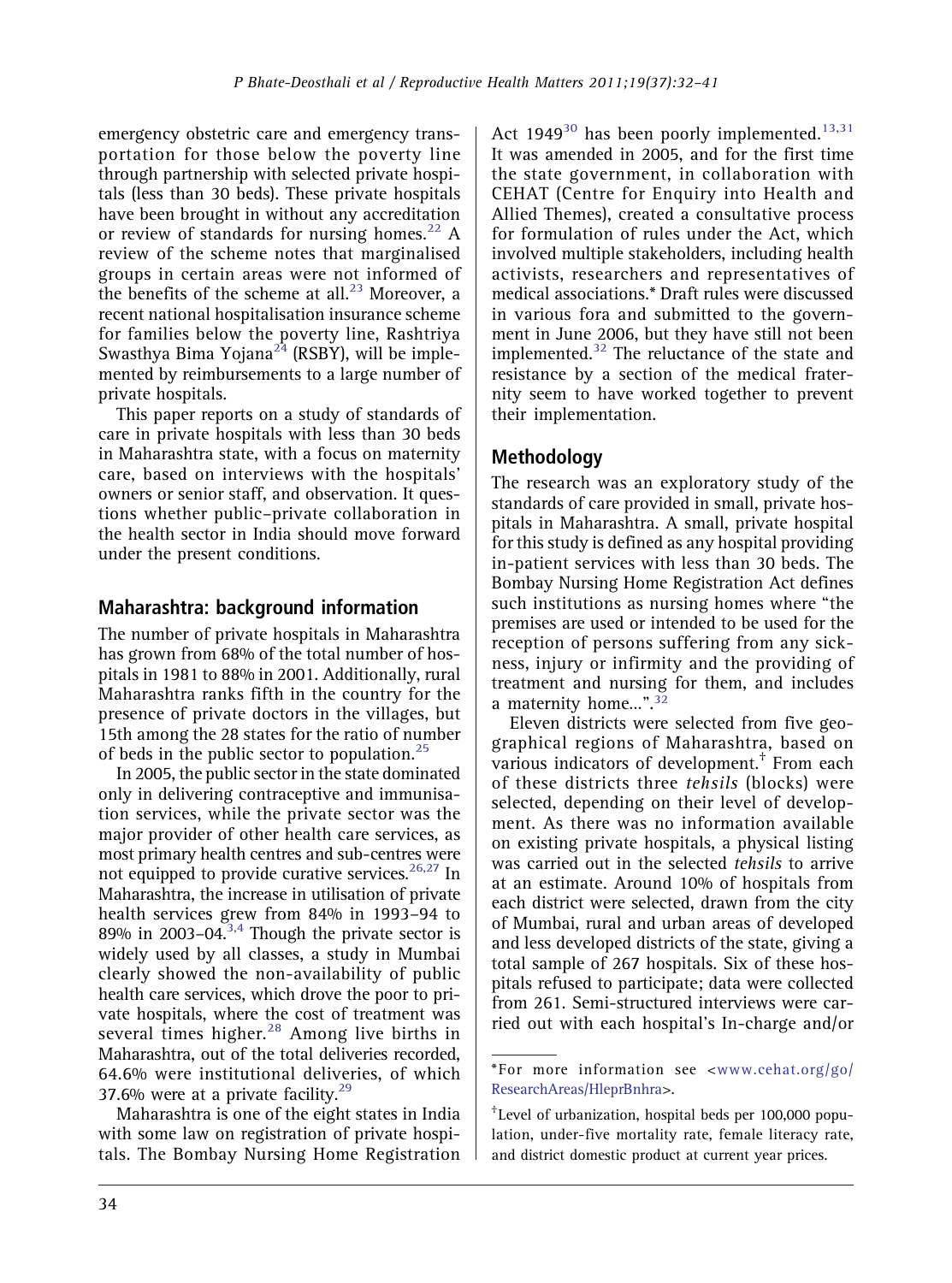Duty Medical Officer/Nurse and observation of the hospital was conducted, in order to obtain data on the availability and condition mainly of the physical and structural aspects of care.

Structural aspects observed included the functional plan in the form of separate space for each activity in the hospital: inpatient facilities, operating theatre, intensive care unit, ambulance services, record maintenance services and diagnostic services, and basic infrastructural facilities such as toilets, water supply, lifts and ramps. In terms of process standards, we asked about availability of emergency services, information to patients, privacy, consent and grievance procedures. The study did not seek any information on outcomes or interview patients to understand their perceptions of the standards.

Two questionnaires and one observation schedule were used for data collection:

- information on existing structure and process standards; regulation and accreditation; human resources; infrastructure; admission procedures;
- information on emergency services, maternity services; comfort and privacy of patient; intensive care facilities; blood bank; medical records;
- observation to cross-check information from interviews; physical condition of the hospital; infrastructure and essential services.

In most hospitals the owner provided the information; they were also the hospital's In-charge and there was no Duty Medical Officer or nurse who could provide this information. The interviews lasted for about one hour and observation took 15–20 minutes.

# **Findings**

We first present an overall picture of standards of care in the 261 hospitals and then focus on the 146 with maternity services.

A phenomenal growth in the private health sector in Maharashtra in the past decade can be seen with the establishment of more than 140 of the 261 hospitals in this period, while another 44 were established in the past two decades. The average size was less than 15 beds (Table 1). 234 of the hospital owners were from the allopathic system of medicine; the rest belonged to ayurveda (14), homeopathy (11) or unani (1). These hospitals provided medical (160), surgical (152) and maternity (146) services. Self-proprietorship was dominant, with 225 of the hospital owners being sole proprietors. Of these, 207 were men and only 18 were women. The rest were in partnership and were located in Mumbai. Only one owner said he did not possess a medical degree. 158 owners had been practising for 11–30 years, 118 were post-graduates. Of their premises, 225 were owned, not rented, indicating that this was a fairly profitable business.

The availability of qualified staff in a hospital is an important standard of care. The Duty Medical Officer (DMO) is the resident doctor in the hospital. Only 120 of the 261 hospitals had a DMO. In one-fourth of the hospitals, there was no qualified doctor to provide round-the-clock services, i.e. neither the In-charge/owner nor the DMO was resident on the premises. Only 21 of the hospitals had allopathic DMOs; the rest were from other systems of medicine, mostly ayurvedic, even when the hospital was

Table 1. Year of establishment of 261 private hospitals (146 with maternity services) in Maharashtra, by size of hospital, 1932-2007<sup>a</sup>

|             |         |          |           |           | No. of hospitals established (No. with maternity services) |            |
|-------------|---------|----------|-----------|-----------|------------------------------------------------------------|------------|
| No. of beds | 1932-47 | 1948-63  | 1964–79   | 1980–95   | 1996–2007                                                  | Total      |
| < 5         | -       | (1)      |           | (6)<br>15 | 30 (12)                                                    | (19)<br>46 |
| $6 - 10$    | (1)     |          | (2)<br>6  | 32 (20)   | 44 (28)                                                    | (51)<br>83 |
| $11 - 15$   | (1)     | (1)      | (3)<br>6  | 33 (21)   | 30(17)                                                     | (43)<br>71 |
| $16 - 20$   |         | (2)      | (4)<br>5. | (6)<br>10 | (9)<br>21                                                  | (21)<br>38 |
| $21 - 30$   |         |          | (1)       | (2)<br>5  | (8)<br>15                                                  | (11)<br>21 |
| Total       | (2)     | (4)<br>4 | 18 (10)   | 95 (55)   | 140 (74)                                                   | 259 (145)  |

a Date of establishment not available for two hospitals, and one hospital with maternity care.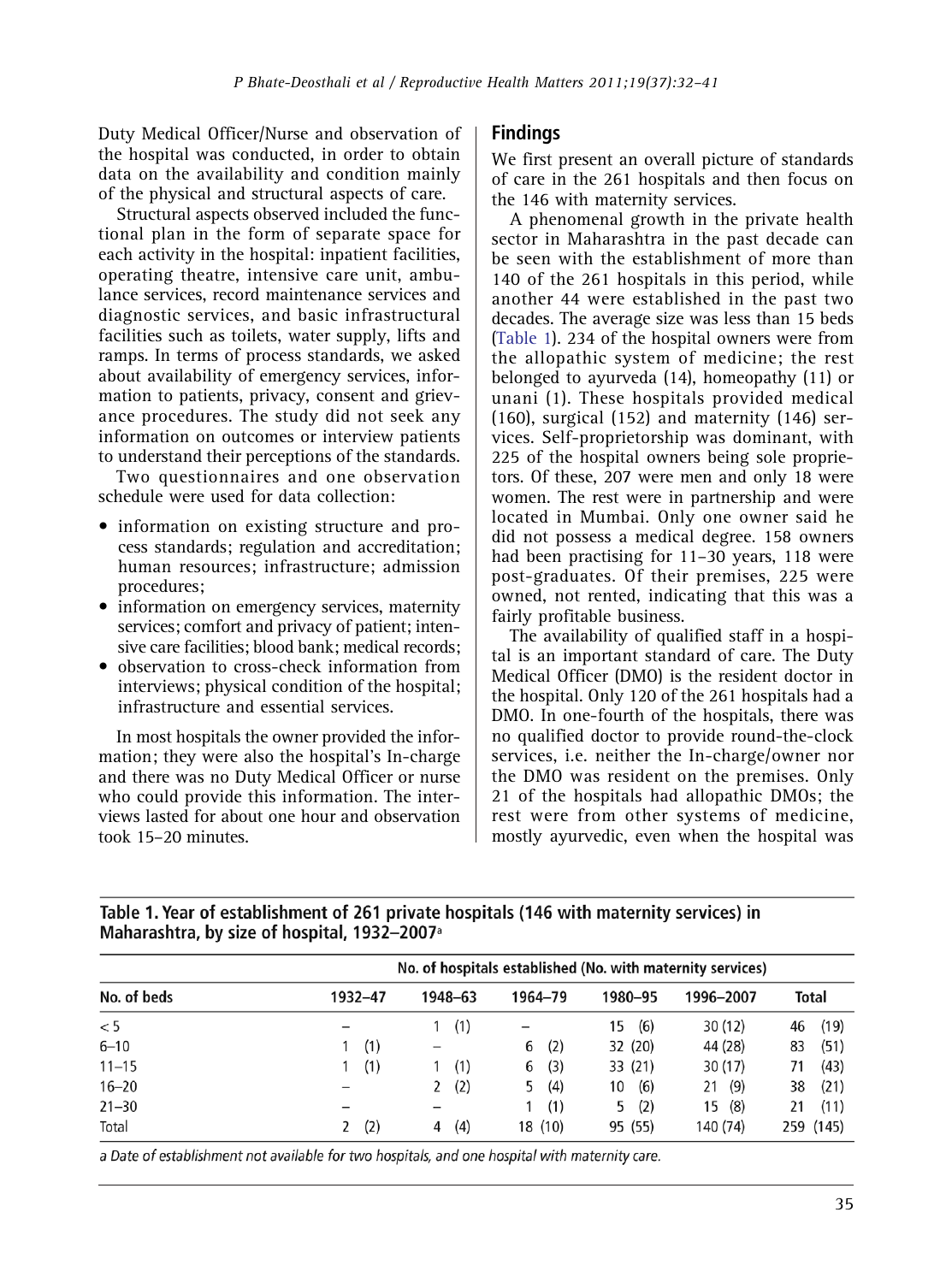<span id="page-4-0"></span>

|  |  |  |  | Table 2. Qualified staff available |
|--|--|--|--|------------------------------------|
|--|--|--|--|------------------------------------|

| All hospitals<br>$(n=261)$ | <b>Hospitals</b><br>providing<br>maternity care<br>$(n=146)$ |
|----------------------------|--------------------------------------------------------------|
| 120                        | 83                                                           |
| 136                        | 77                                                           |
| 192                        | 108                                                          |
| 98                         | 61                                                           |
| 139                        | 75                                                           |
| 11                         | q                                                            |
|                            |                                                              |

a 24 of the 261 hospitals and 10 of those providing maternity care reported that they had no qualified or unqualified nurses at all.

providing allopathic care. This is considered as cross-practice and is banned under current laws. Only 98 hospitals had qualified nurse, 139 hospitals did not have a single qualified nurse and 24 hospitals did not have a nurse at all, which is a critical indicator of standard of care (Table 2).\*

All the hospitals should follow a functional plan that has a separate record room, nursing station, treatment and dressing room, and casualty/emergency room. A functional plan that ensured demarcated space for essential services was found to be present only in the hospitals with more than 20 beds. However, no functional plan was followed by all the hospitals. One-third reported that they had diagnostic facilities on the premises such as x-ray, laboratory and ultrasound machines (Table 3). Facilities like refrigerator, telephone line, continuous water supply and toilets were present in most of the hospitals (Table 4).

Thus, while the physical infrastructure in these hospitals, in terms of basic facilities such as electricity, ventilation and water supply appeared to be adequate, they fell short of specific services that are critical indicators of quality.

|  | Table 3. Diagnostic facilities available |  |  |
|--|------------------------------------------|--|--|
|--|------------------------------------------|--|--|

|            | All hospitals<br>$(n=261)$ | <b>Hospitals</b><br>with<br>maternity care<br>$(n=146)$ |
|------------|----------------------------|---------------------------------------------------------|
| X-ray      | 106                        | 53                                                      |
| Laboratory | 85                         | 55                                                      |
| Ultrasound | 77                         | 64                                                      |

#### Record-keeping, grievance procedures and registration

While most of the hospitals reported that they maintained medical records such as outpatient and inpatient department files, investigation reports, discharge papers, operating theatre and anaesthesia records, they fared poorly as regards maintenance of other records, such as individual patient files, notifiable and communicable diseases, medico-legal cases, and maternal and infant deaths, thus failing to measure public health outcomes. $33$  [\(Table 5](#page-5-0))

161 hospitals said they had mechanisms for handling grievances, but only 15 had a designated

## Table 4. General facilities available

|                                     | All hospitals<br>$(n=261)$ | <b>Hospitals</b><br>with<br>maternity care<br>(n=146) |
|-------------------------------------|----------------------------|-------------------------------------------------------|
| Refrigerator                        | 231                        | 138                                                   |
| Laundry                             | 117                        | 73                                                    |
| Kitchen                             | 113                        | 74                                                    |
| Telephone                           | 259                        | 145                                                   |
| Continuous water supply             | 253                        | 142                                                   |
| <b>Toilets</b>                      | 260                        | 146                                                   |
| Separate toilets for<br>men & women | 59                         | 34                                                    |
| Separate toilets for staff          | 110                        | 70                                                    |
| Ramp if there are steps             | 42                         | 17                                                    |
| Generator                           | 119                        | 61                                                    |
| Fire extinguisher                   | 71                         | 42                                                    |
| Oxygen cylinder                     | 229                        | 133                                                   |
| Trolley to transport patients       | 208                        | 119                                                   |
| Ambulance                           | 13                         | 8                                                     |
| ОT                                  | 223                        | 143                                                   |
| Authorised blood bank               | 4                          | 3                                                     |
| Blood storage centre                | 13                         | 7                                                     |

<sup>\*</sup>Qualified nurses are those with a recognised degree from an institution, either auxillary nurse-midwife (18-month course) or BSc (three-year course). Unqualified nurses do not hold a recognised degree and may or may not have received in-house training.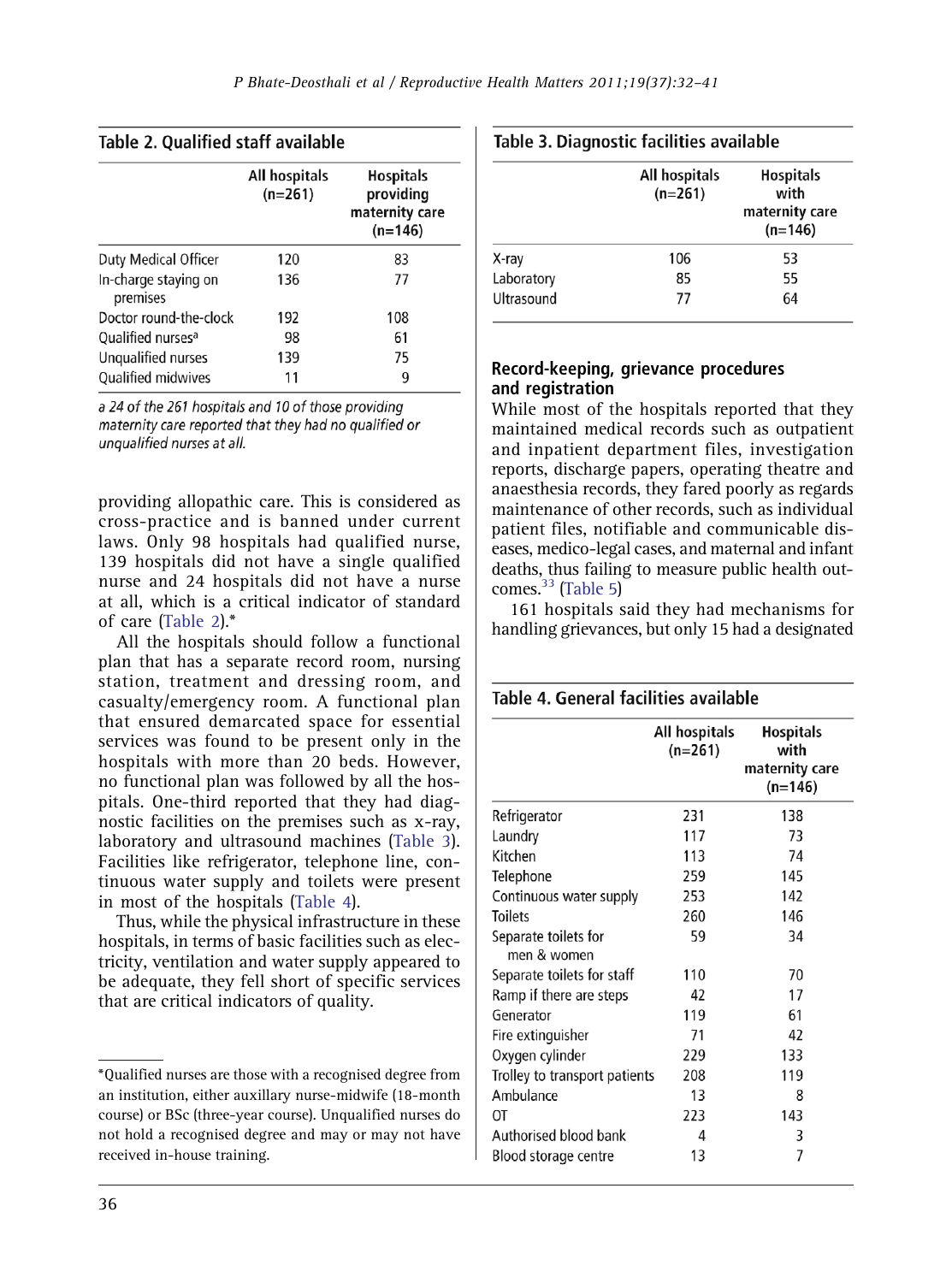# <span id="page-5-0"></span>Table 5. Medical records maintained in hospitals with maternity care

|                                   | No. of hospitals<br>$(n=146)$ |
|-----------------------------------|-------------------------------|
| Outpatient records                | 122                           |
| Inpatient records                 | 140                           |
| Individual patient records        | 89                            |
| Investigation reports             | 108                           |
| Discharge papers                  | 114                           |
| Anaesthesia records               | 117                           |
| Operating theatre records         | 131                           |
| Antenatal cards given to patients | 109                           |
| Notifiable diseases               | 52                            |
| Communicable diseases             | 47                            |
| Medico-legal cases                | 65                            |
| Maternal mortality cases          | 37                            |
| Infant mortality cases            | 47                            |
| Patient invoices                  | 97                            |

person to look into the grievances of patients and only 15 displayed the contact details of the concerned official. In 130 hospitals, complaints had to be registered with the hospital owner, there was no independent mechanism for handling grievances.

Only 75% of the hospitals were registered under the Bombay Nursing Home Registration Act, but the minimum requirements of registration – display of registration certificate, presence of qualified doctor and qualified nurse, and midwife in case of maternity home, registration of birth and death records – had not been attained by many of these hospitals. Thus, the terms of the Act were not being enforced and monitoring did not appear to be taking place.

## Maternity services

The maternity services formed a major share of the overall services provided by 146 of these hospitals. 88 of these hospitals' owners reported that they had been in private practice for more than 10 years, of whom 13 had been in private practice for more than 30 years. 126 of the these hospitals' owners were from the allopathic system of medicine, and 82 held a post-graduate degree or diploma in obstetrics & gynaecology. 96 of the 146 hospitals had 6–15 beds; the rest had 16–30. 83 of these hospitals did not have a DMO. Of those that had one, 38 had no doctor staying on the

hospital premises and 61 had no qualified nurses ([Table 2\)](#page-4-0). Overwhelmingly, 137 of the 146 maternity hospitals did not have a qualified midwife, a basic requirement for a maternity home.

All 146 hospitals essentially provided inpatient care, and 141 reported that they provided the entire gamut of antenatal services, including iron and folic acid, calcium, blood group, measurement of weight and blood pressure, tetanus toxoid injection and routine haemoglobin, HIV and urine tests. Testing for syphilis and other STIs was not reported. Only 109 gave patients ANC cards. 143 hospitals reported that HIV testing was compulsorily for all antenatal patients. They said they sought informed consent and provided HIV counselling, but none reported any personnel designated to carry out counselling, so actual provision was uncertain. Only 55 had a laboratory where tests could be processed; most often they were sent outside. Regarding information given to pregnant women, 136 hospitals reported that information on nutrition was provided, while 123 reported that they informed women about complications of pregnancy, ranging from fever to swollen feet, fits, bleeding and abdominal pain (Table 6).

#### Emergency services, operating theatres and labour rooms

130 of the 146 hospitals said they provided emergency care. However, 59 of the 130 were not providing round-the-clock services. 143 of the 146 hospitals had an operating theatre, but only 121 had a labour room, of which only 89 had a delivery table with the lithotomy position. 104 of the 121 did not have a tap with a

| Table 6. Information given during antenatal |  |  |
|---------------------------------------------|--|--|
| care                                        |  |  |

|                            | No. of hospitals<br>$(n=146)$ |
|----------------------------|-------------------------------|
| Nutrition                  | 136                           |
| <b>Medicines</b>           | 126                           |
| Complications of pregnancy | 123                           |
| Fever                      | 107                           |
| Swelling of feet           | 123                           |
| Fits                       | 82                            |
| Bleeding                   | 119                           |
| Pain in abdomen            | 110                           |
| Precautions to be taken    | 111                           |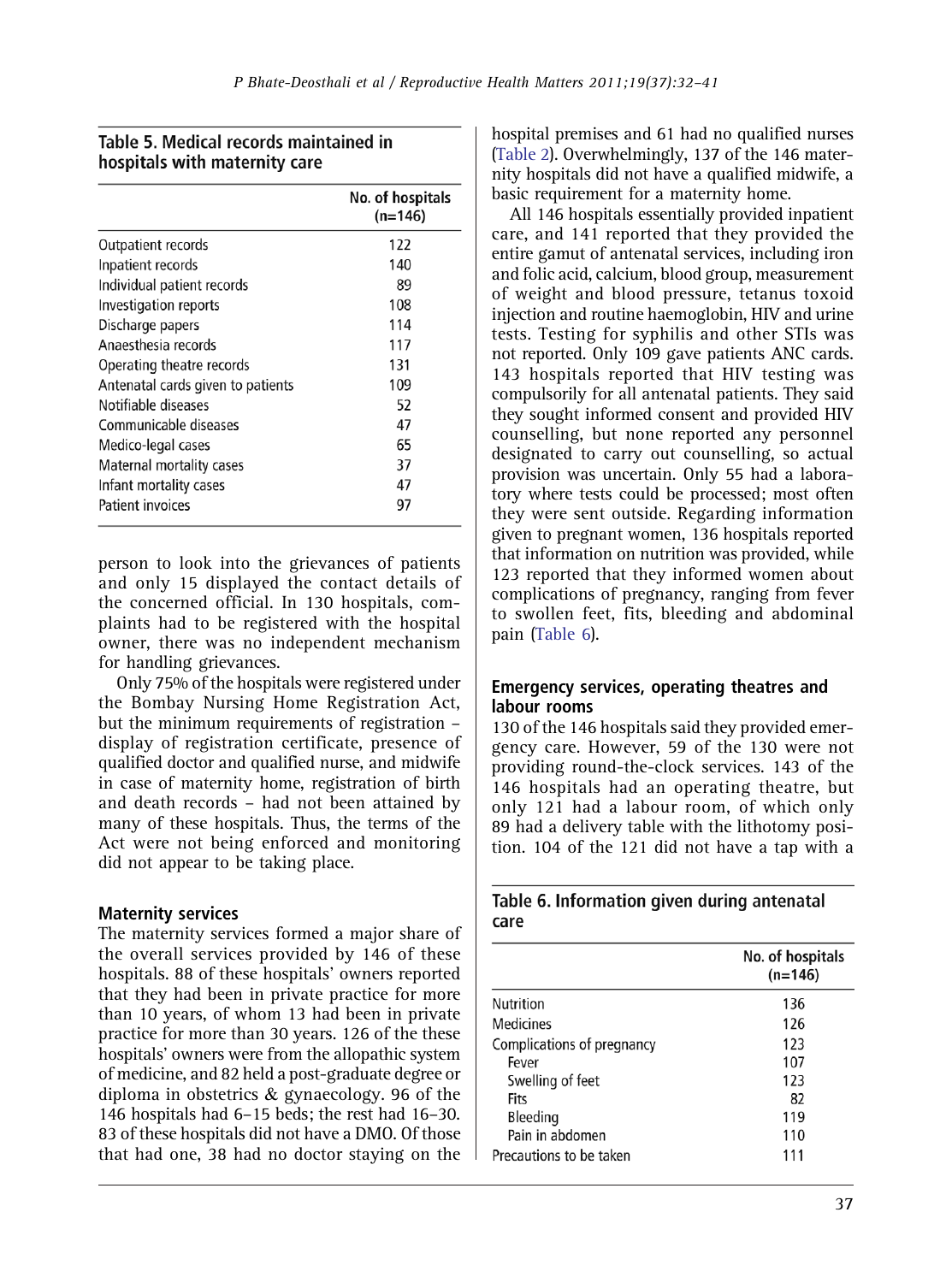## Table 7. Operating theatre and labour room facilities in hospitals with maternity care

|                                        | No. of hospitals<br>$(n=146)$ |
|----------------------------------------|-------------------------------|
| Operating theatre                      | 143                           |
| Labour room                            | 121                           |
| Delivery table with lithotomy position | 89                            |
| Trolley for instruments                | 54                            |
| Washbasin with long-handle tap         | 17                            |

long handle, which is required in a labour room, and 67 did not have a trolley for instruments (Table 7). 134 of the 146 hospitals said they had facilities for caesarean section, but only 84 of them had a doctor based in the hospital to carry out the operation. The rest reported that they called in a consultant as required, who usually reached the hospital within 15 minutes (Table 8). However, only three of the 146 hospitals had an authorised blood bank, only seven had a blood storage centre, and only eight had an ambulance.

#### Table 8. Caesarean section available in hospitals with maternity care

|                                                      | No. of hospitals<br>$(n=146)$ |
|------------------------------------------------------|-------------------------------|
| Caesarean section carried out                        | 134                           |
| Doctor on premises for c-section                     | 84                            |
| Doctor on call for c-section                         | 49                            |
| On-call doctor reaches hospital<br>within 15 minutes | 35                            |

The absence of round-the-clock, in-house surgical skills and emergency facilities raise questions about the capacity of almost all of these hospitals to manage obstetric emergencies.

# **Discussion**

This study assumes significance in the current scenario of health policy in India, where publicprivate partnerships are being promoted by the government, especially for maternity services.  $34,35$ 



Woman peeps through operating theatre door of Rotary Club plastic surgery clinic for impoverished people, Chalisgaon, Maharashtra, 2009

38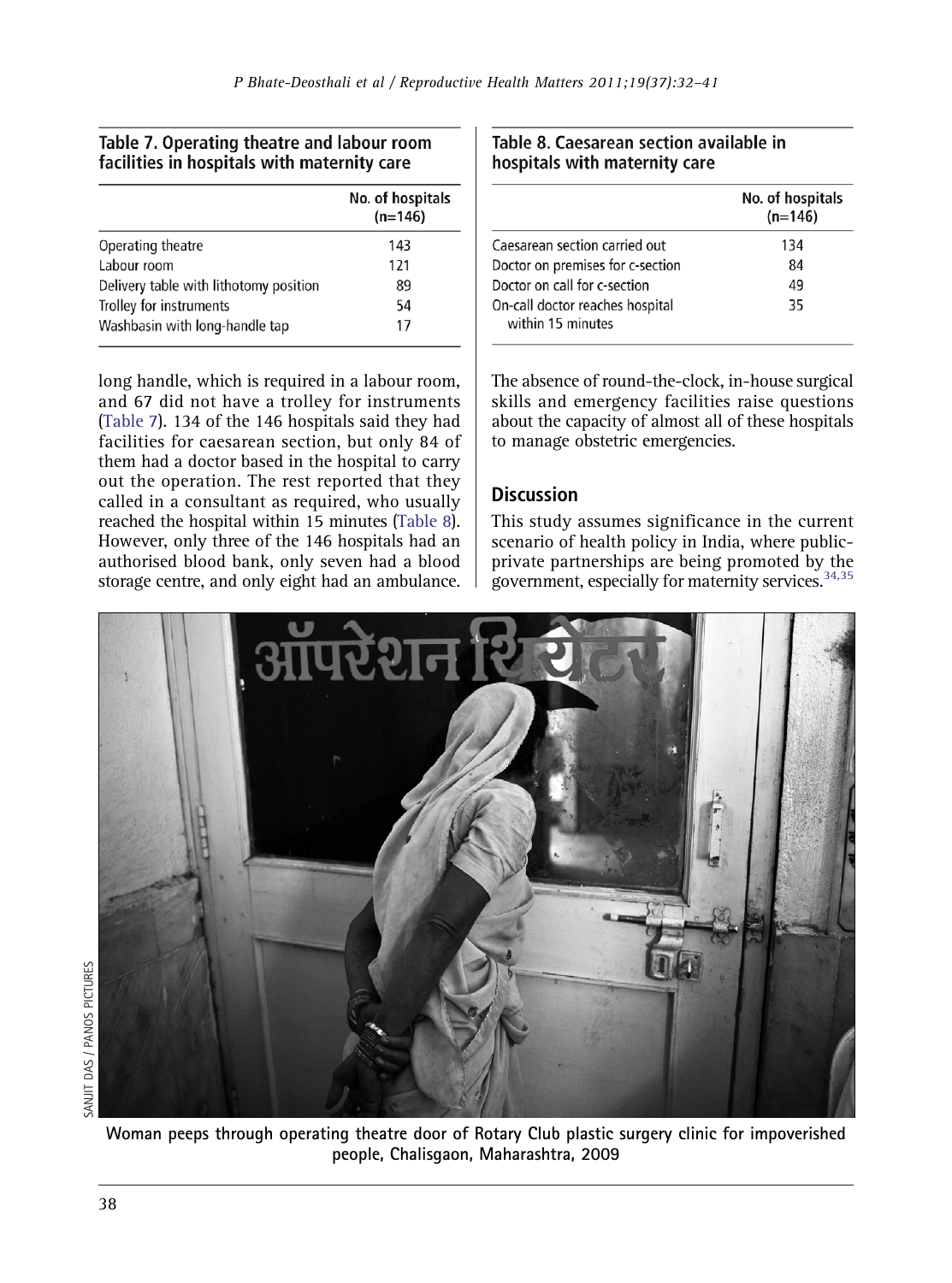<span id="page-7-0"></span>There is no evidence to date on whether or how these partnerships are increasing access to services, affecting out-of-pocket payments by patients, reducing or increasing equity or improv-ing quality of care.<sup>[22](#page-8-0)</sup> Most of the proposed partnerships transfer public funds to private providers, with the aim of ensuring access for poorer patients. In the case of sexual and reproductive health services, some of the donor funds that used to be directed to public health systems are now devoted to partnerships with the private sector. $^{22}$ 

This study provides a glimpse into the standards of care in the unregulated private sector, including small hospitals providing maternity care, the same hospitals that the public health sector is supposed to form partnerships with, as seen in recent schemes like Arogyashree, Chiranjeevi and Rashtriya Swasthya Bima Yojana. This evidence is important for formulating guidelines and the contractual basis of such partnerships.

The study highlights the tremendous growth in these hospitals in the last decade. The owners are doctors themselves, in contrast to larger private hospitals run by corporate companies or charitable trusts. The high proportion of ownership of these facilities is in contrast to the past, when such hospitals were housed in rented places.<sup>14</sup> This indicates the profit-making potential for doctors, who must have obtained private capital that supports entrepreneurship. These small hospitals are the dominant providers of hospital care in the private sector in Maharashtra, and have penetrated even the less developed regions of the state, often being the only medical care available.

Maternity care forms an important component of care in these hospitals. Despite the huge investment in the Reproductive and Child Health programme in India, there has been increased utilisation of private sector services. The main reasons reported by women for using private sector maternity care were proximity and quick ser-vice.<sup>[29](#page-8-0)</sup> However, this study throws light on the poor standards of care that may actually pertain.

Private hospitals are governed by laws and regulations for which different departments of the state and district-level committees are responsible. Many of these function in parallel to each other, not in an integrated manner. They should be brought under one umbrella, so that minimum standards can be agreed and better accountability achieved.

## Conclusion

The number of hospitals with fewer than 30 beds in the private health sector in Maharashtra has grown over the years without effective regulation or accountability. Existing regulatory bodies, from the medical councils to consumer courts, have been largely ineffective. The state needs to play a stronger role in regulation not just of quality of care but also by setting, monitoring and enforcing minimum standards and determining the scope of the private sector. Information should be collected on health outcomes and quality of care before the state involves these hospitals further in provision of maternity care. Until this is done, including this sector in partnerships with the state for providing services such as maternity care, and particularly emergency obstetric care, may be putting patients at risk and could even end up regularising the poor functioning of this sector. Lastly, the state's own managerial capacity for monitoring public– private partnerships needs to be improved.

#### Acknowledgements

This paper is based on a study conducted by CEHAT in 2008–09. We acknowledge the contribution of the project research team and thank the Programme Development Committee of CEHAT for their comments on the research report. The research team consisted of Amita Pitre, Amit Khandewale,Chandrima Chatterjee, Padma Deosthali, Ritu Khatri, Ravi Pillai, Sushma Gamre, Suchitra Wagle, Varsha Zende. The Programme Development Committee members include Dr Lakshmi Lingam, Dr Padma Prakash, Sangeeta Rege, Sana Contractor, Dr Padmini Swaminathan and Dr Vibhuti Patel.

#### References

- 1. Baru R. Private Health Care in India: Social Characteristics and Trends. Delhi: Sage Publications; 1998.
- 2. Duggal R. Urban health care: issues and challenges.

Background paper for Urban Community Initiative – A Development Challenge of the Holy Family Hospital and Tata Institute of Social Sciences. July 2004.

3. Ministry of Statistics and

Programme Implementation, India. National Sample Survey Organization 52nd round. New Delhi; 1996.

4. Ministry of Statistics and Programme Implementation, India. National Sample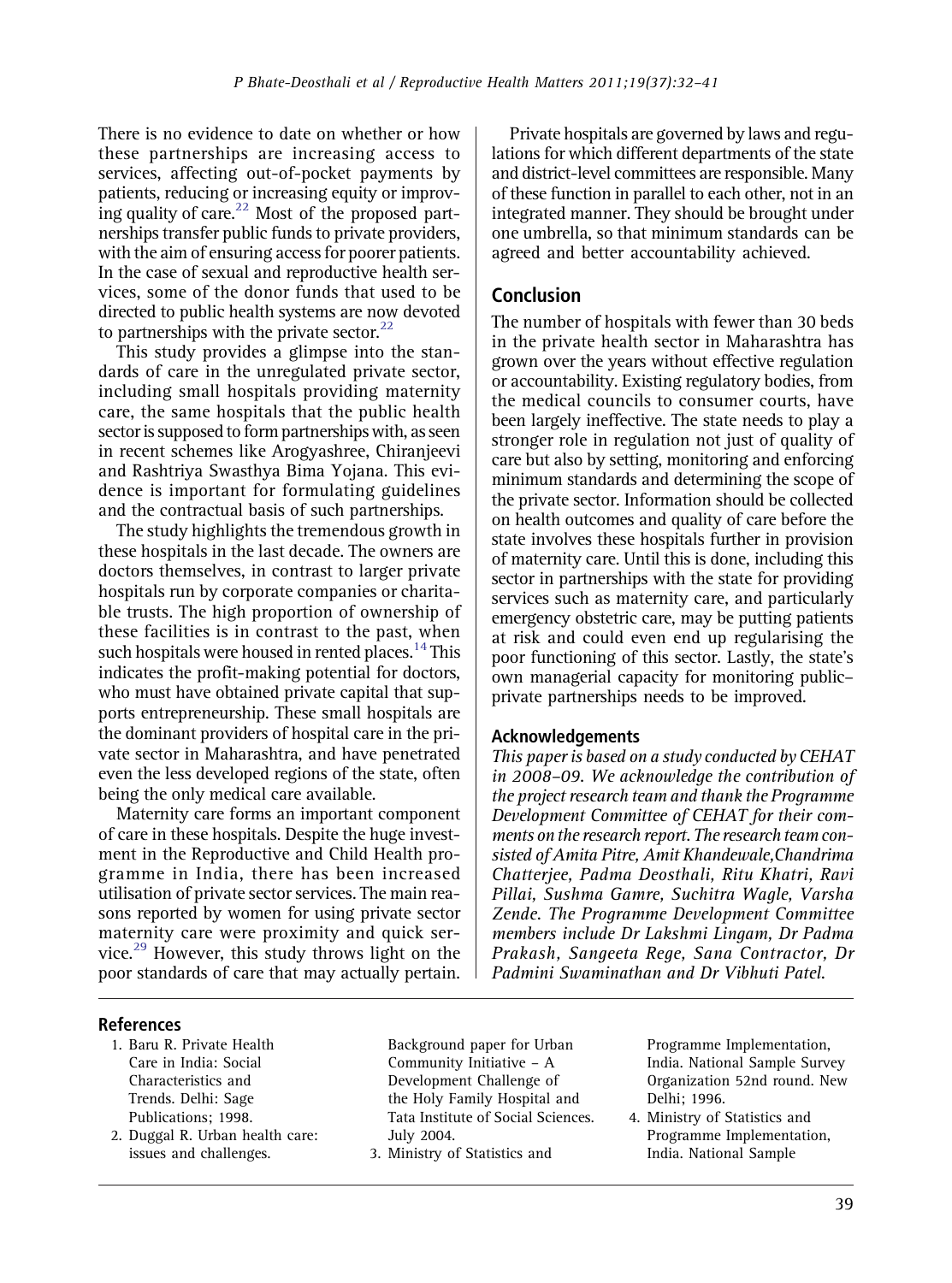<span id="page-8-0"></span>Survey Organization 60th round. New Delhi; 2004.

- 5. New Delhi: Planning Commission. Approach paper to the 11th Five Year Plan. Government of India; 2006.
- 6. Duggal R. Public health expenditures, investments and financing under the shadow of a growing private sector. In: Gangolli L, Duggal R, Shukla A, editors. Review of Health Care in India. Mumbai: CEHAT; 2005. p.225–46.
- 7. Baru R. Privatization of health services: a South Asian perspective. Economic and Political Weekly 2003;38(42): 4433–37.
- 8. Baru R. Private health sector in india: raising inequities. In: Gangolli L, Duggal R, Shukla A, editors. Review of Health Care in India. Mumbai: CEHAT; 2005. p.269–77.
- 9. Muraleedharan VR. Characteristics and structure of the private hospital sector in urban India: a study of Madras city. Applied Research Paper. Bethesda MD: Partnership for Health Reform Project, ABT Associates; 1999.
- 10. Deosthali P, Khatri R. Private health sector in Maharashtra: a study of private hospitals. Mumbai: CEHAT; 2010.
- 11. Rao, Nundy SM, Dua A. Delivery of health care services in the private sector: financing and delivery of health care services in India. National Commission of Macroeconomics and Health background papers. Ministry of Health and Family Welfare, Government of India. New Delhi; 2005.
- 12. Baru R, Acharya A, Acharya S, et al. Inequities in access to health services in India: caste class and region. Economic and Political Weekly 2010;45(38): 49–58.
- 13. Nandraj S. Beyond the law and the Lord, quality of private health care. Economic and Political Weekly 1994;29(27):1680–85.
- 14. Nandraj S, Duggal R. Physical standards in private health sector: a case study of rural Maharashtra. Mumbai: CEHAT; 1997.
- 15. Private sector health care in developing countries needs better stewardship researchers say. Bulletin of World Health Organization. 23 April 2002. At: [<www.who.int/bulletin/](http://www.who.int/bulletin/releases/2002/04/en/index.html) [releases/2002/04/en/](http://www.who.int/bulletin/releases/2002/04/en/index.html) [index.html>](http://www.who.int/bulletin/releases/2002/04/en/index.html).
- 16. Bhat R. Characteristics of private medical practice in India: a provider perspective. Health Policy and Planning  $1999 \cdot 14(1) \cdot 26 - 37$
- 17. Pai M. Medical interventions: caesarean sections as a case study. Economic and Political Weekly 2000;35(31):2755–61.
- 18. Sudhir U. Womb removal: Andhra's big medical scandal. 27 August 2010. At: <[www.ndtv.com/article/india/](http://www.ndtv.com/article/india/womb-removal-andhras-big-medical-scandal-47462) [womb-removal-andhras](http://www.ndtv.com/article/india/womb-removal-andhras-big-medical-scandal-47462)[big-medical-scandal-47462](http://www.ndtv.com/article/india/womb-removal-andhras-big-medical-scandal-47462)>.
- 19. Homan RK, Thankappan KR. An examination of public and private sector sources of inpatient care in Trivandrum district, Kerala. Thiruvananthapuram: Achuta Menon Centre for Health Services; 1999.
- 20. Moyna. Menopaused 20 somethings. Down to Earth. 15 June 2010. At: [<www.](http://www.downtoearth.org.in/node/668) [downtoearth.org.in/node/668](http://www.downtoearth.org.in/node/668)>.
- 21. Baru R, Nundy M. Blurring boundaries in public–private partnerships in health services in India. Economic and Political Weekly 2008;January:62–71.
- 22. National Conference Report. Emerging health care models: engaging the private sector. Mumbai, 25–26 September 2009. At: [<www.cehat.org/go/](http://www.cehat.org/go/uploads/PPP/reportfinal.pdf) [uploads/PPP/reportfinal.pdf](http://www.cehat.org/go/uploads/PPP/reportfinal.pdf)>.
- 23. Kastia A, Bisht R. Investigating PPP health model Chiranjeevi Yojana, Sabarkantha district, Gujarat. Presented at: Emerging health care models: engaging the private sector. Mumbai,

25–26 September 2009. At: [<www.cehat.org/go/uploads/](http://www.cehat.org/go/uploads/PPP/anuja.ppt) [PPP/anuja.ppt>](http://www.cehat.org/go/uploads/PPP/anuja.ppt).

- 24. Government of India. Rashtriya Swasthya Bima Yojana. At: [<www.rsby.gov.in>](http://www.rsby.gov.in).
- 25. Health information of India 2005. At: [<http://cbhidghs.nic.](http://cbhidghs.nic.in/hia2005/content.asp) [in/hia2005/content.asp>](http://cbhidghs.nic.in/hia2005/content.asp).
- 26. Duggal R, Dilip T, Raymus P. Health and healthcare in Maharashtra: a status report. Mumbai: CEHAT; 2005.
- 27. Saha S. Perception about quality of women's reproductive health services in Solapur, Maharashtra. Mumbai: CEHAT; 2005.
- 28. Dilip TR, Duggal R. Unmet need for public health care services in Mumbai. Asia-Pacific Population Journal 2004;19(2).
- 29. Ministry of Health and Family Welfare. National Family Health Survey: Maharashtra. New Delhi: Government of India; 2005–06.
- 30. Bombay Nursing Home Registration Act 1949. Government of Maharashtra. Public Health Department. Directorate of Health Services. At: [<www.maharashtra.gov.in/](http://www.maharashtra.gov.in/data/gr/marathi/2003/05/10/20030819165545001.pdf) [data/gr/marathi/2003/05/10/](http://www.maharashtra.gov.in/data/gr/marathi/2003/05/10/20030819165545001.pdf) [20030819165545001.pdf>](http://www.maharashtra.gov.in/data/gr/marathi/2003/05/10/20030819165545001.pdf).
- 31. Government of Maharashtra. Human Development Report Maharashtra. New Delhi: UNDP; 2002.
- 32. Government of Maharashtra. Public Health Department. Directorate of Health Services. At: [<www.cehat.org/go/](http://www.cehat.org/go/BnhraWeb/Bnhraintro) [BnhraWeb/Bnhraintro](http://www.cehat.org/go/BnhraWeb/Bnhraintro)>.
- 33. Shenoy G. Reporting notifiable diseases to authorities. Express Healthcare Management. 1–15 December 2003. At: [<www.](http://www.expresshealthcaremgmt.com/20031215/legalities01.shtml) [expresshealthcaremgmt.com/](http://www.expresshealthcaremgmt.com/20031215/legalities01.shtml) [20031215/legalities01.shtml](http://www.expresshealthcaremgmt.com/20031215/legalities01.shtml)>.
- 34. National Health Policy 2002. At: [<http://mohfw.nic.in/](http://mohfw.nic.in/np2002.htm) [np2002.htm>](http://mohfw.nic.in/np2002.htm).
- 35. National Rural Health Mission. Ministry of Health and Family Welfare. Government of India. New Delhi: 2007. At: [<www.](http://www.mohfw.nic.in/nrhm.htm) [mohfw.nic.in/nrhm.htm>](http://www.mohfw.nic.in/nrhm.htm).